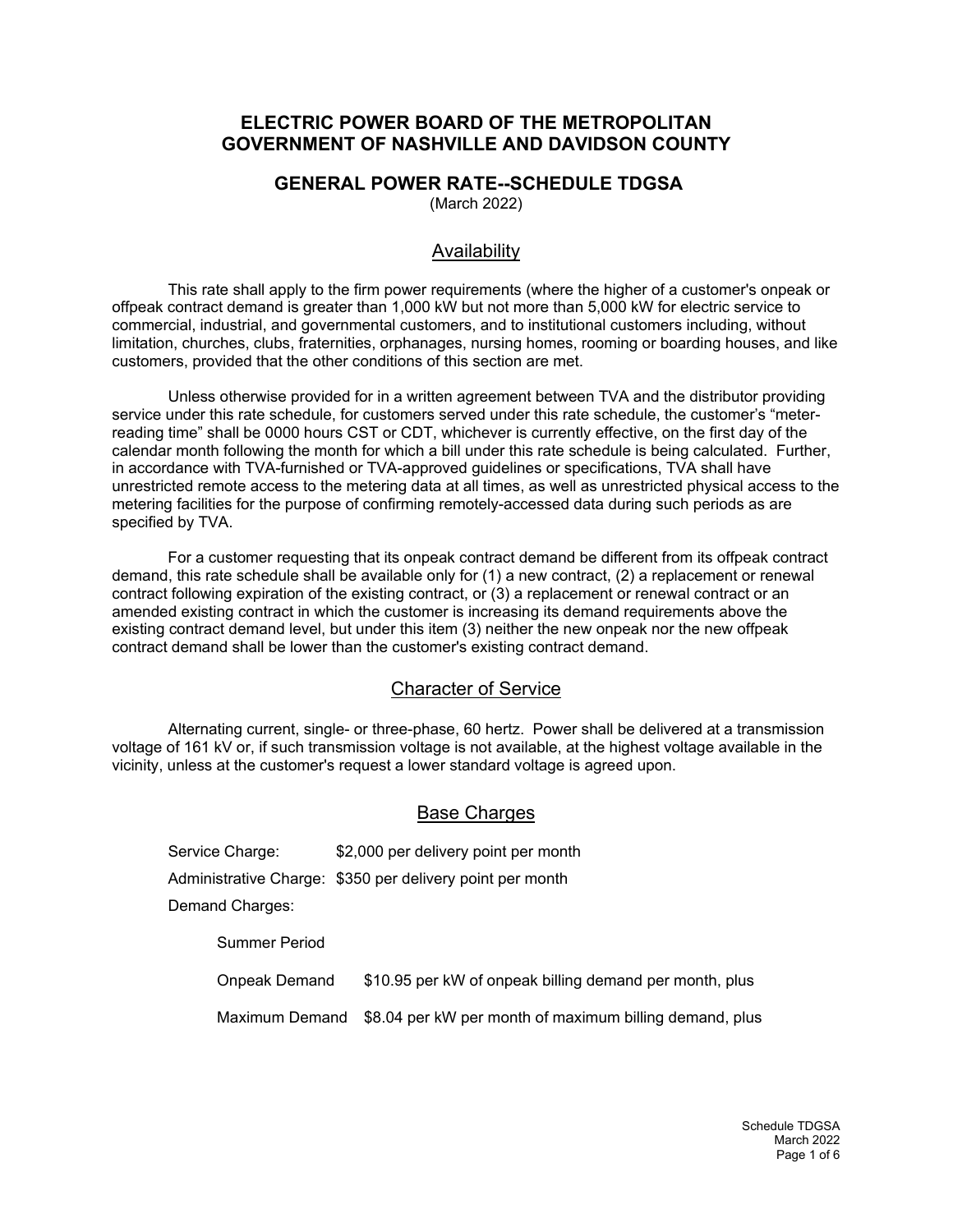| <b>Excess Demand</b>                             |         | \$10.95 per kW per month of the amount, if any, by which (1) the<br>customer's onpeak billing demand exceeds its onpeak contract<br>demand or (2) the customer's offpeak billing demand exceeds its<br>offpeak contract demand, whichever is higher. |
|--------------------------------------------------|---------|------------------------------------------------------------------------------------------------------------------------------------------------------------------------------------------------------------------------------------------------------|
| <b>Winter Period</b>                             |         |                                                                                                                                                                                                                                                      |
| <b>Onpeak Demand</b>                             |         | \$9.99 per kW of onpeak billing demand per month, plus                                                                                                                                                                                               |
| <b>Maximum Demand</b>                            |         | \$8.04 per kW per month of maximum billing demand, plus                                                                                                                                                                                              |
| <b>Excess Demand</b>                             |         | \$9.99 per kW per month of the amount, if any, by which (1) the<br>customer's onpeak billing demand exceeds its onpeak contract<br>demand or (2) the customer's offpeak billing demand exceeds its<br>offpeak contract demand, whichever is higher.  |
| <b>Transition Period</b>                         |         |                                                                                                                                                                                                                                                      |
| <b>Onpeak Demand</b>                             |         | \$9.99 per kW of onpeak billing demand per month, plus                                                                                                                                                                                               |
| <b>Maximum Demand</b>                            |         | \$8.04 per kW per month of maximum billing demand, plus                                                                                                                                                                                              |
| <b>Excess Demand</b>                             |         | \$9.99 per kW per month of the amount, if any, by which (1) the<br>customer's onpeak billing demand exceeds its onpeak contract<br>demand or (2) the customer's offpeak billing demand exceeds its<br>offpeak contract demand, whichever is higher.  |
| Energy Charge:<br><b>Summer Period</b><br>Onpeak |         | 10.137¢ per kWh per month for all metered onpeak kWh, plus                                                                                                                                                                                           |
| Offpeak<br>Block 1                               |         | 6.788¢ per kWh per month for the first 200 hours use of metered<br>onpeak demand multiplied by the ratio of offpeak energy to total                                                                                                                  |
|                                                  | Block 2 | energy, plus<br>2.540¢ per kWh per month for the next 200 hours use of metered<br>onpeak demand multiplied by the ratio of offpeak energy to total<br>energy, plus                                                                                   |
|                                                  | Block 3 | 2.237 $\phi$ per kWh per month for the hours use of metered onpeak<br>demand in excess of 400 hours multiplied by the ratio of offpeak<br>energy to total energy                                                                                     |
| <b>Winter Period</b><br>Onpeak                   |         | 8.608¢ per kWh per month for all metered onpeak kWh, plus                                                                                                                                                                                            |
| Offpeak                                          |         |                                                                                                                                                                                                                                                      |
|                                                  | Block 1 | 7.084 $\phi$ per kWh per month for the first 200 hours use of metered<br>onpeak demand multiplied by the ratio of offpeak energy to total                                                                                                            |
|                                                  | Block 2 | energy, plus<br>2.540¢ per kWh per month for the next 200 hours use of metered<br>onpeak demand multiplied by the ratio of offpeak energy to total<br>energy, plus                                                                                   |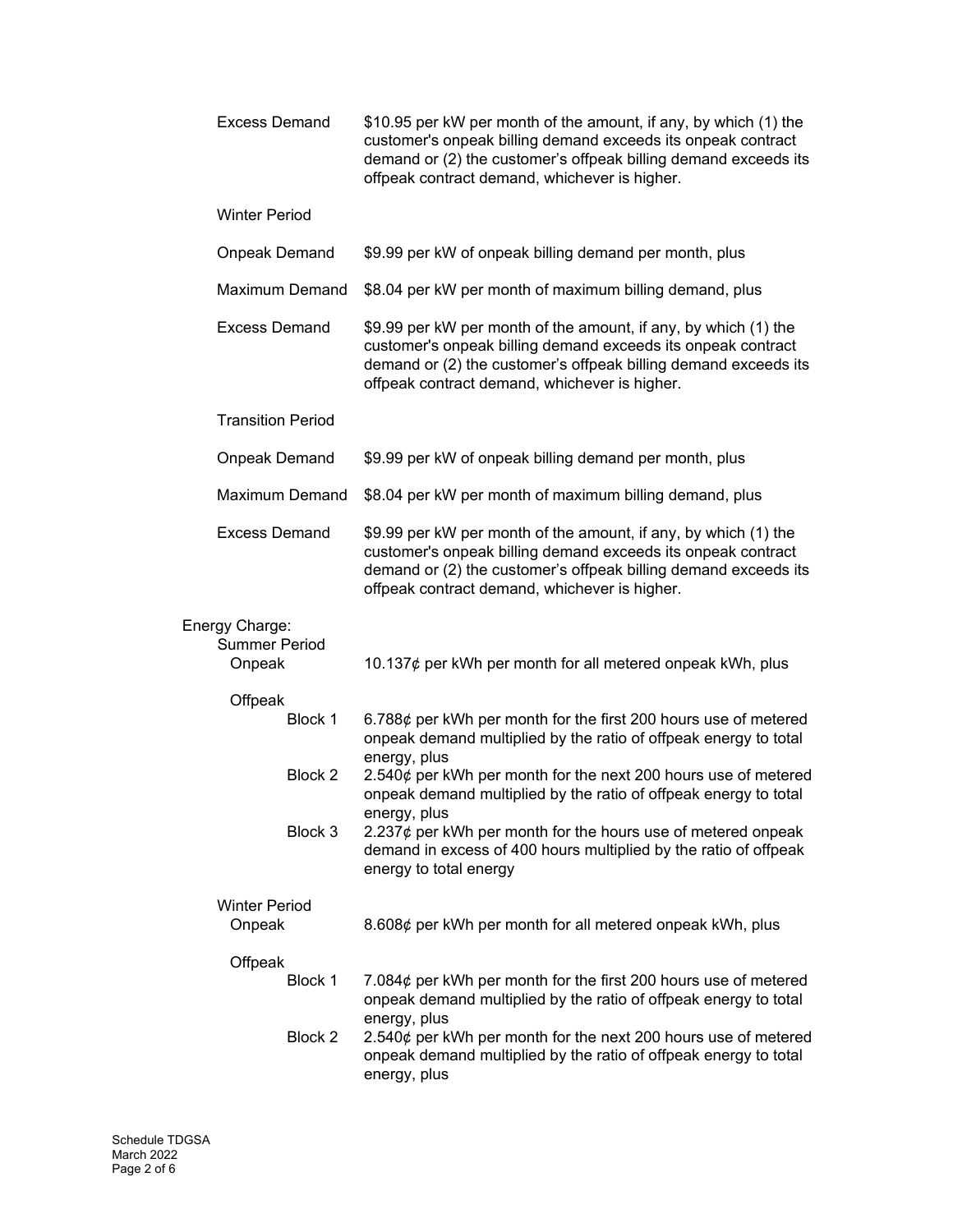Block 3  $2.237\phi$  per kWh per month for the hours use of metered onpeak demand in excess of 400 hours multiplied by the ratio of offpeak energy to total energy

Transition Period

Onpeak 7.203¢ per kWh per month for all metered onpeak kWh, plus

**Offpeak** 

- Block 1 7.203¢ per kWh per month for the first 200 hours use of metered onpeak demand multiplied by the ratio of offpeak energy to total energy, plus
- Block 2 2.540¢ per kWh per month for the next 200 hours use of metered onpeak demand multiplied by the ratio of offpeak energy to total energy, plus
- Block 3 2.237¢ per kWh per month for the hours use of metered onpeak demand in excess of 400 hours multiplied by the ratio of offpeak energy to total energy

For the Summer Period, Winter Period, and Transition Period, the offpeak Block 1 energy rate shall be applied to the portion, if any, of the minimum offpeak energy takings amount that is greater than the metered energy.

## Adjustment

The base demand and energy charges shall be increased or decreased in accordance with the current Adjustment Addendum published by TVA.

Loss adjustments are made to the monthly FCA adjustment under the Adjustment Addendum to recognize additional distribution cost of providing service to the retail customers. The loss factors applied to customers that own the transformation facilities and take service at the bulk transmission of 161 kV or higher shall be set to 0%.

### Facilities Rental Charge

There shall be no facilities rental charge under this rate schedule for delivery at bulk transmission voltage levels of 161 kV or higher. For delivery at less than 161 kV, there shall be added to the customer's bill a facilities rental charge. This charge shall be 36¢ per kW per month except for delivery at voltages below 46 kV, in which case the charge shall be 93¢ per kW per month for the first 10,000 kW and 73¢ per kW per month for the excess over 10,000 kW. Such charge shall be applied to the higher of (1) the highest billing demand established during the latest 12-consecutive-month period or (2) the customer's currently effective onpeak or offpeak contract demand, whichever is higher, and shall be in addition to all other charges under this rate schedule, including minimum bill charges.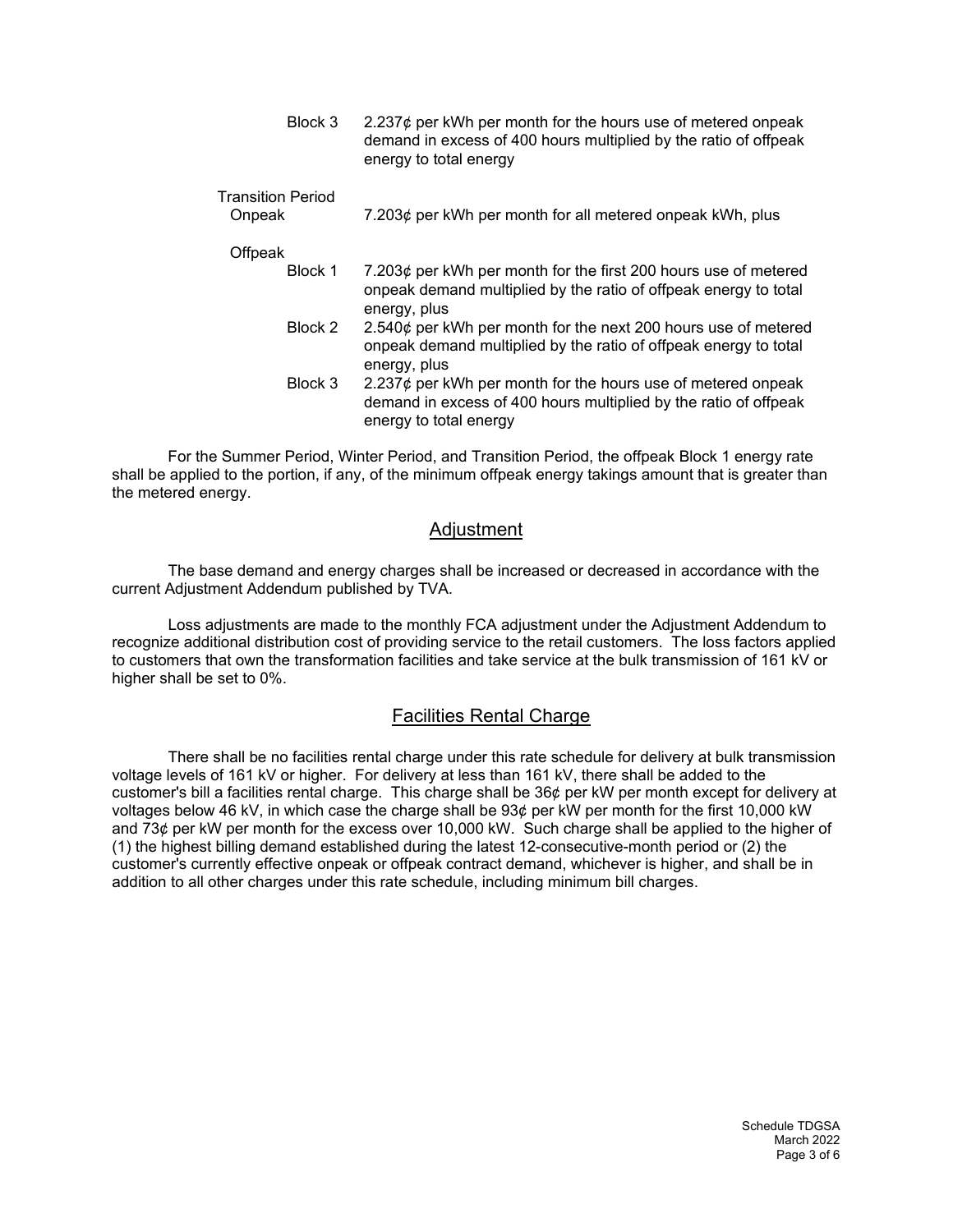# Reactive Demand Charges

If the reactive demand (in kVAR) is lagging during the 30-consecutive-minute period beginning or ending on a clock hour of the month in which the customer's highest metered demand occurs, there shall be added to the customer's bill a reactive charge of \$1.46 per kVAR of the amount, if any, by which the reactive demand exceeds 33 percent of such metered demand. If the reactive demand (in kVAR) is leading during the 30-consecutive-minute period beginning or ending on a clock hour of the month in which the customer's lowest metered demand (excluding any metered demands which are less than 25 percent of the highest metered demand) occurs, there shall be added to the customer's bill a reactive charge of \$1.14 per kVAR of the amount of reactive demand. Such charges shall be in addition to all other charges under this rate schedule, including minimum bill charges.

## Determination of Seasonal Periods

Summer Period shall mean the June, July, August, and September billing months. Winter Period shall mean the December, January, February, and March billing months. Transition Period shall mean the April, May, October, and November billing months.

## Determination of Onpeak and Offpeak Hours

Except for Saturdays, Sundays, November 1, and the weekdays that are observed as Federal holidays for New Year's Day, Memorial Day, Independence Day, Labor Day, Thanksgiving Day, and Christmas Day, Onpeak hours for each day shall for purposes of this rate schedule be from 1 p.m. to 7 p.m. during the months of April, May, June, July, August, September and October and from 4 a.m. to 10 a.m. during the months of January, February, March, November, and December. For all other hours of each day and all hours of such excepted days shall be offpeak hours. Such times shall be Central Standard Time or Central Daylight Time, whichever is then in effect. Said onpeak and offpeak hours are subject to change by TVA. In the event TVA determines that such changed onpeak and offpeak hours are appropriate, it shall so notify Distributor at least 12 months prior to the effective date of such changed hours.

### Determination of Onpeak and Offpeak Demands, Maximum Metered Demand, and Energy Amounts

The onpeak and offpeak kWh for any month shall be the energy amounts taken during the respective hours of the month designated under this rate schedule as onpeak and offpeak hours; provided, however, that notwithstanding the metered energy amount, the offpeak energy for any month shall in no case be less than the product of (1) the offpeak billing demand as calculated in the last paragraph below and (2) 110 hours (reflecting a 15 percent load factor applied to the average number of hours in a month).

Distributor shall meter the onpeak and offpeak demands in kW of all customers taking service under this rate schedule. The onpeak metered demand and offpeak metered demand for any month shall be determined separately for the respective hours of the month designated under this rate schedule as onpeak and offpeak hours and, in each case, shall be the highest average during any 30-consecutiveminute period beginning or ending on a clock hour.

Except as provided below, (1) the onpeak billing demand shall be the highest onpeak metered demand in the month, (2) the offpeak billing demand shall be the highest offpeak metered demand in the month, and (3) the maximum billing demand shall be the higher of the onpeak billing demand or offpeak billing demand in the month.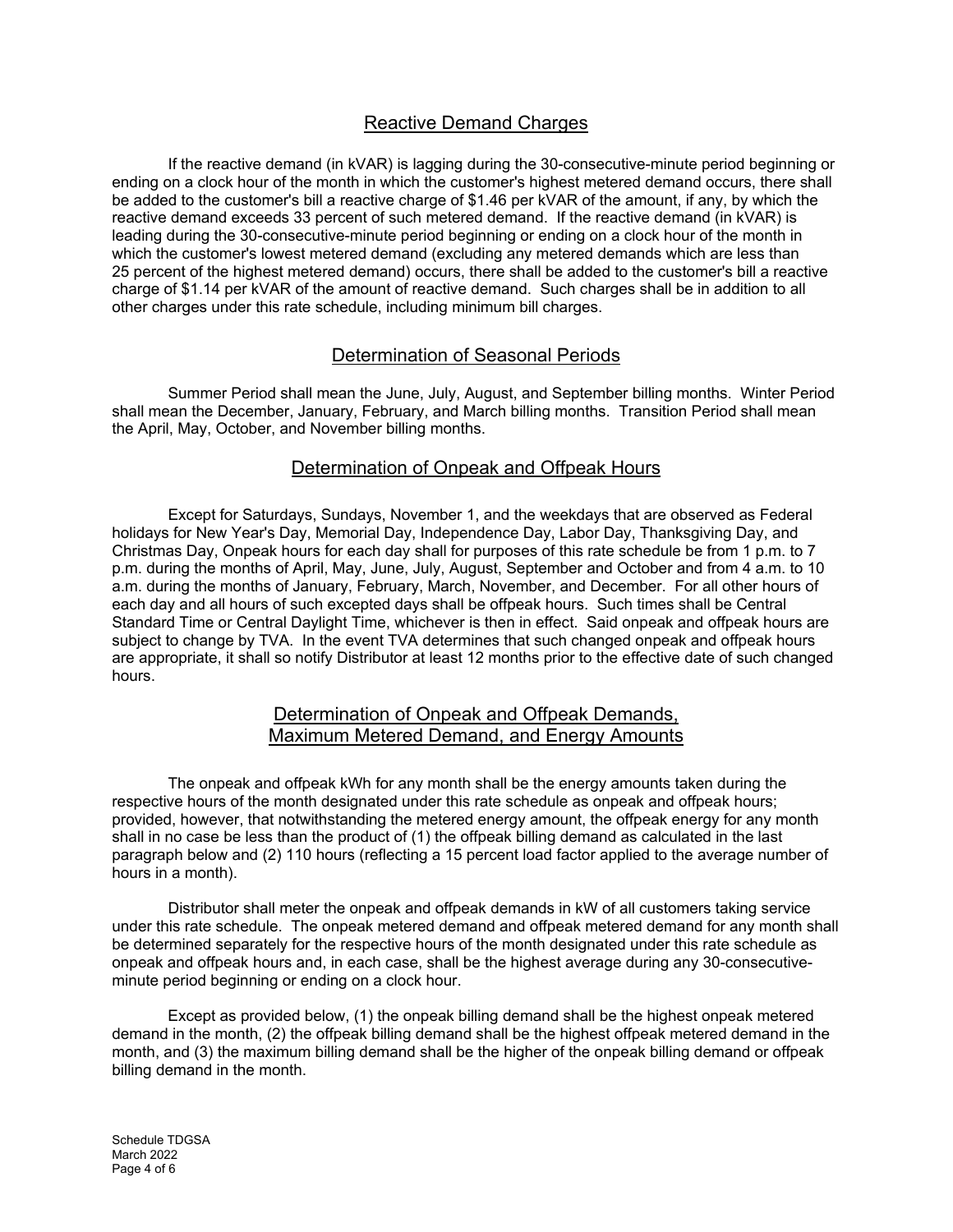The onpeak billing demand shall in no case be less than the sum of (1) 30 percent of the first 5,000 kW and (2) 40 percent of any kW in excess of 5,000 kW of the higher of the currently effective onpeak contract demand or the highest onpeak billing demand established during the preceding 12 months.

The offpeak billing demand shall in no case be less than the sum of (1) 30 percent of the first 5,000 kW and (2) 40 percent of any kW in excess of 5,000 kW of the higher of the currently effective offpeak contract demand or the highest offpeak billing demand established during the preceding 12 months.

### Minimum Bill

The monthly bill under this rate schedule, excluding any facilities rental charges and any reactive charges, shall not be less than the sum of (1) the base service charge and administrative charge, (2) the portion of the base demand charge, as adjusted, applicable to onpeak billing demand applied to the customer's onpeak billing demand, (3) the portion of the base demand charge, as adjusted, applicable to maximum billing demand applied to the to the customer's maximum billing demand, (4) the base onpeak energy charge, as adjusted, applied to the customer's onpeak energy takings, and (5) the base offpeak energy charge, as adjusted, applied to the higher of customer's actual offpeak energy takings or the minimum offpeak energy takings amount provided for in the first paragraph of the section of this rate schedule entitled "Determination of Onpeak and Offpeak Demands, Maximum Metered Demand, and Energy Amounts." Notwithstanding the foregoing, amounts calculated under any fuel cost adjustment that is included in the Adjustment Addendum shall not be applied to any billed offpeak energy that exceeds the metered offpeak energy.

Excess demand charges are excluded from this calculation.

Distributor may require minimum bills higher than those stated above, including, without limitation, charges to cover any additional metering and related costs.

#### Contract Requirement

Customers whose demand requirements exceed 1,000 kW shall be required to execute contracts and such contracts shall be for an initial term of at least 1 year. The customer shall contract for its maximum requirements, which shall not exceed the amount of power capable of being used by customer, and Distributor shall not be obligated to supply power in greater amount at any time than the customer's currently effective onpeak or offpeak contract demand. If the customer uses any power other than that supplied by Distributor under this rate schedule, the contract may include other special provisions. The rate schedule in any power contract shall be subject to adjustment, modification, change, or replacement from time to time as provided under the power contract between Distributor and TVA.

After having received service for at least 1 year under this rate schedule, the customer, subject to appropriate amendments in its power contract with Distributor, may receive service under the General Power Rate--Schedule GSA. In such case the term of the power contract shall remain the same and the contract demand for service under the General Power Rate--Schedule GSA shall not be less than the onpeak contract demand in effect when service was taken under this rate schedule.

# Payment

Bills under this rate schedule will be rendered monthly. Any amount of the bill that is unpaid after the due date specified on bill may be subject to additional charges under Distributor's standard policy.